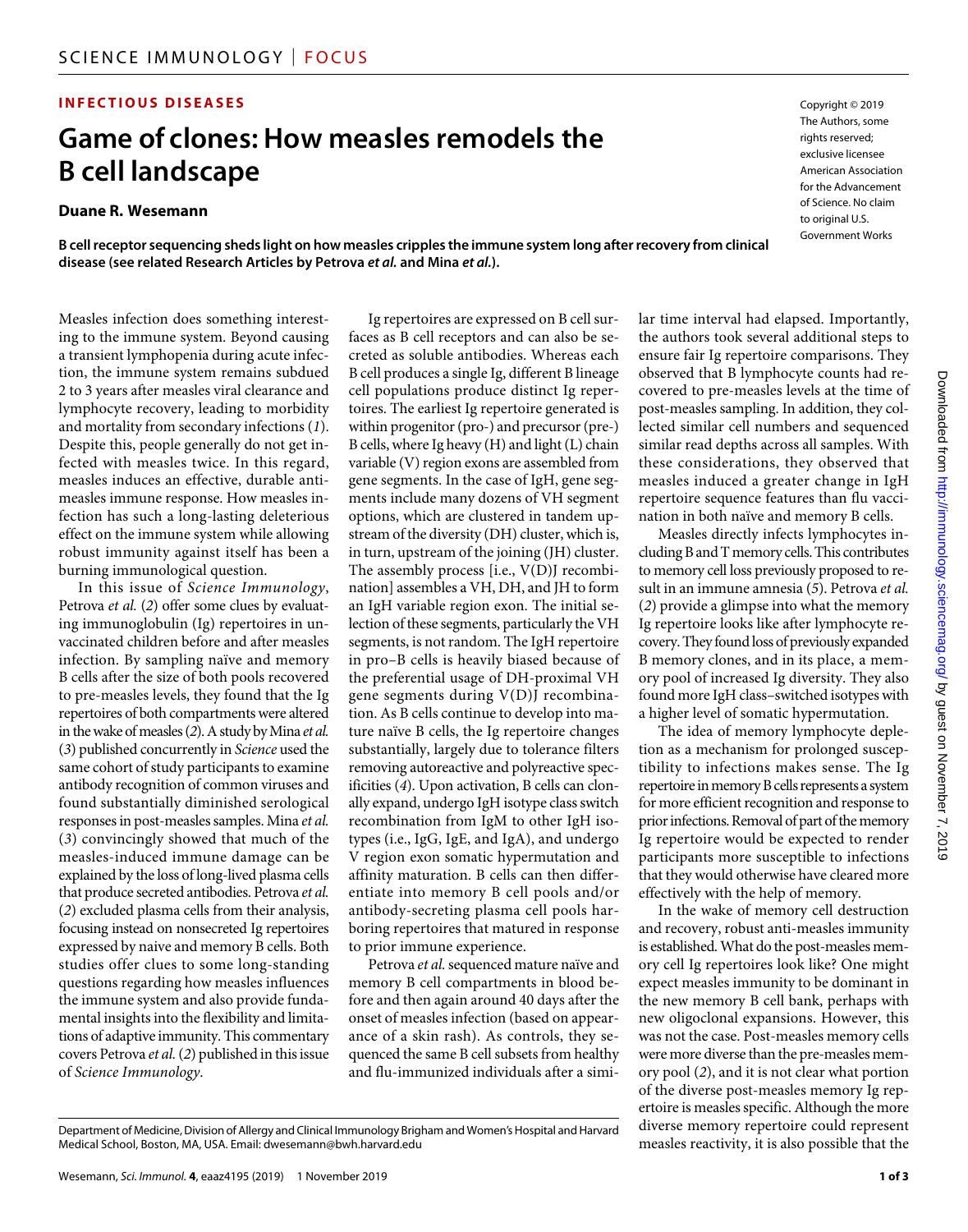acute void in the memory cell compartment is filled, in part, by a diverse set of clones binding to unidentified antigens or non-native ("dark") forms of antigen (*6*). As nonspecific activation has been shown to maintain memory B cell pools (*7*), it may be that polyclonal activation of naïve mature B cells may push polyclonal diversity into the memory B cell repertoire space.

With respect to the naïve B cell pool, Petrova *et al.* (*2*) showed reduced post-measles correlation of VH-JH usage frequencies compared with pre-measles levels. A shorter CDR3H post-measles was also noted and suggested to be a marker of immaturity based on referenced studies looking at organismal ontogeny (e.g., fetal B cells have shorter CDR3s compared with postnatal B cells). However, early B lineage cells in the bone marrow have longer CDR3H lengths compared with mature naïve B cells in the context of cellular ontogeny within an individual (*8*). The CDR3H

length perturbations observed post-measles may therefore not provide a robust single marker for assessing Ig repertoire maturity.

Among the measles-infected group, 2 of 19 post-measles study participants had profound changes in the mature naïve Ig repertoire characterized by heavy usage of DH-proximal VH segments, reminiscent of immature Ig repertoires usually counterselected before entering the mature naïve B cell pool. While this degree of skewing of the repertoire requires further validation given the low frequency with which it was observed in this study, it raises the question whether measles infection may have some impact on the developmental Ig filtration process in certain individuals (Fig. 1).

In contrast to the straightforward logic connecting memory cell removal to immune fragility due to immune amnesia, the impact of the presence of a more immature Ig repertoire within the mature naïve Ig repertoire is not clear. More work is required to determine if this is a causal relationship. Notwithstanding, this association raises interesting questions, such as, what is the role of the immature Ig repertoire? It is highly polyreactive (*9*), and some DH-proximal VHs are known to be autoreactive—so why have they persisted throughout evolution to be preferentially utilized in V(D)J recombination only to be heavily counterselected by developmental Ig filters? One possibility is that recapitulation theory (characterized by Ernst Haeckel's phrase "ontogeny recapitulates phylogeny") applies to B lineage repertoire development. In other words, ontogenetic B cell development could recapitulate the more innate features of more ancient life forms through phylogeny. A nonmutually exclusive alternative is that polyreactivity/autoreactivity may harbor protective utility (*10*), and its relative abundance in the immature Ig repertoire could be a storehouse of Ig repertoire innateness for demand-driven availability as recently proposed (*4*).

#### **Post-measles Ig repertoire changes**



Immature Ig repertoire

RMAN/SCIENCE IMMUNOLOGY FROM D. R. WESEMANN KITTERMAN/*SCIENCE IMMUNOLOGY* FROM D. R. WESEMANN Ë CREDIT: A. CREDIT

**Fig. 1. Measles-induced lymphopenia results in altered naïve and memory B cell receptor repertoires after lymphocyte number recovery.** Variable region exons of Ig heavy and light chains are assembled in early bone marrow–resident B lineage cells to produce a vast diversity of B cell receptor specificities (represented by multicolored bone marrow). Most of this agnostically generated immature Ig repertoire is counterselected through tolerance filtration steps (represented by a square patch of filter material), releasing a fraction of the initial immature Ig repertoire expressed on mature naïve B cells. Mature naïve B cells can be activated by infections and vaccines to undergo clonal selection, somatic Ig mutation, and IgH class switch recombination from initially expressed IgM/IgD to IgG, IgA, or IgE. After activation, some B cells specific for past infections persist as memory B cells. The memory B cell pool is a way that B cells retain memory of immune history (represented by colored arrows). Measles virus results in the destruction of immune cells, including naïve and memory B cells, leading to lymphopenia that abates weeks after infection. Ig repertoire sequencing (Ig-seq) studies by Petrova et al. show that both naïve Ig repertoires and memory Ig repertoires are altered. They argue that the recovered Ig repertoires retain immature Ig repertoire features. This is particularly the case for 2 of the 19 measles-infected participants (~10%), which had an Ig repertoire after measles infection with heavy usage of DH-proximal VH gene segments—a feature seen in early bone marrow B lineage cells. This may suggest a transiently weakened Ig selection filter mechanism after measles in some individuals. In addition, the recovered memory B cells after measles infection somewhat paradoxically had a more diverse Ig repertoire compared with pre-measles.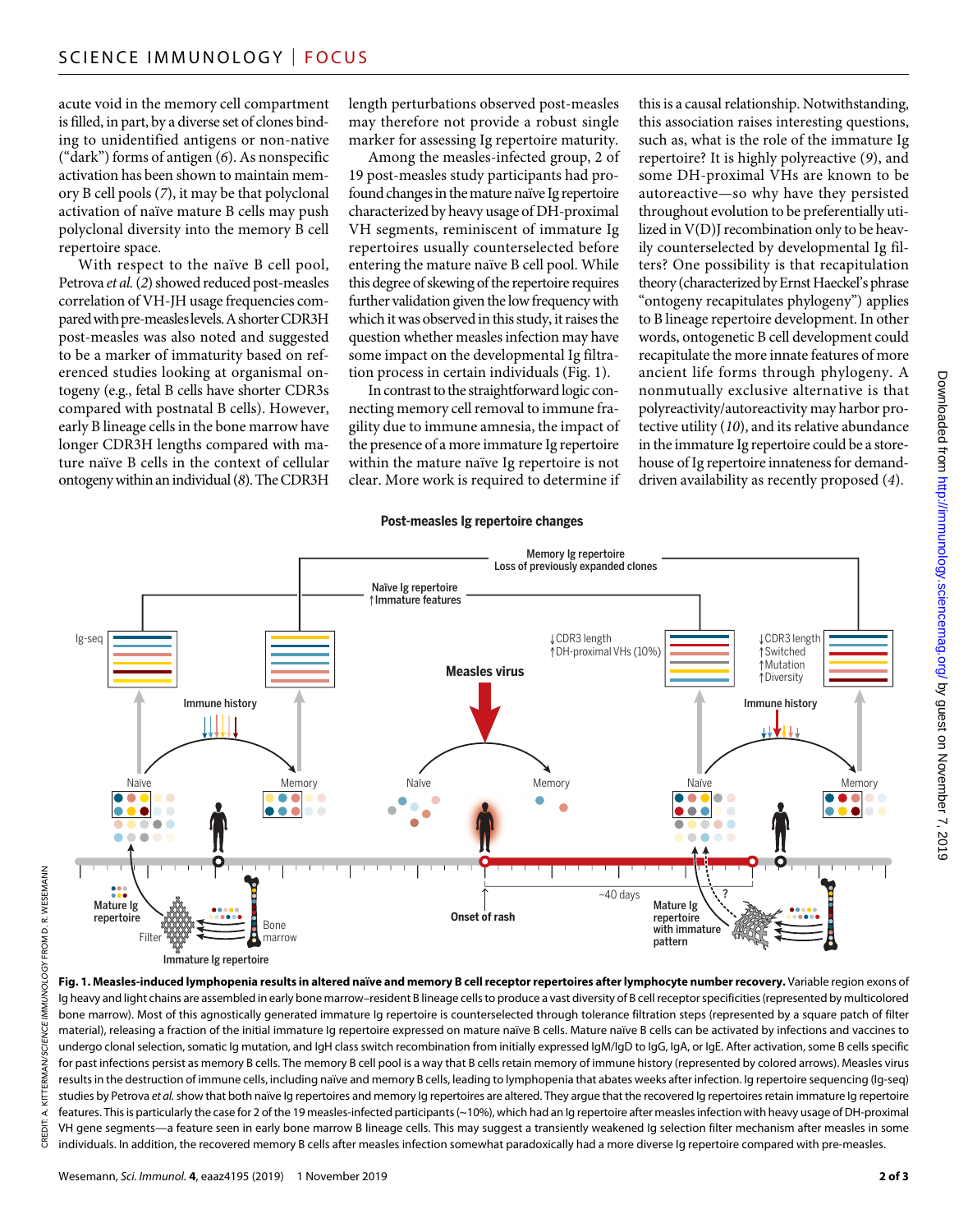In summary, the measles virus holds a special place in immunology. Humans are its only known natural host species, it causes an aggressive inflammatory illness with rabid contagion, and it induces a years-long immunosuppression. Yet, it paradoxically leaves robust anti-measles immunity in its wake. These features combine to make the measles vaccine to be a highly effective public health intervention. Although a proven childhood vaccine to protect humans from measles has been available for years, the studies by Petrova *et al.* and Mina *et al.* represent an opportunity to examine the measles virus against the Delphic maxim to "know thyself"—because the unique relationship measles has with the human immune system can illuminate aspects of its inner workings.

#### **REFERENCES AND NOTES**

1. M. J. Mina, C. J. Metcalf, R. L. de Swart, A. D. Osterhaus, B. T. Grenfell, Long-term measles-induced immunomodulation increases overall childhood infectious disease mortality. *Science* **348**, 694–699 (2015).

- 2. V. D. Petrova, B. Sawatsky, A. X. Han, B. M. Laksono, L. Walz, E. Parker, K. Pieper, C. A. Anderson, R. D. de Vries, A. Lanzavecchia, P. Kellam, V. von Messling, R. L. de Swart, C. A. Russell, Incomplete genetic reconstitution of B cell pools contributes to prolonged immune suppression after measles. *Sci. Immunol.* **4**, eaay6125 (2019).
- 3. M. J. Mina, T. Kula, Y. Leng, M. Li, R. D. de Vries, M. Knip, H. Siljander, M. Rewers, D. F. Choy, M. Wilson, H. B. Larman, A. N. Nelson, D. E. Griffin, R. L. De Swart, S. J. Elledge, Measles virus infection diminishes preexisting antibodies that offer protection from other pathogens. *Science* **366**, 599–606  $(2019)$
- 4. T. Zuo, A. Gautam, D. R. Wesemann, Affinity war: Forging immunoglobulin repertoires. *Curr. Opin. Immunol.* **57**, 32–39 (2019).
- 5. R. D. de Vries, S. McQuaid, G. van Amerongen, S. Yüksel, R. J. Verburgh, A. D. M. E. Osterhaus, W. P. Duprex, R. L. de Swart, Measles immune suppression: Lessons from the macaque model. *PLOS Pathog.* **8**, e1002885 (2012).
- 6. M. Kuraoka, A. G. Schmidt, T. Nojima, F. Feng, A. Watanabe, D. Kitamura, S. C. Harrison, T. B. Kepler, G. Kelsoe, Complex antigens drive permissive clonal selection ingerminal centers. *Immunity* **44**, 542–552 (2016).
- 7. N. L. Bernasconi, E. Traggiai, A. Lanzavecchia, Maintenance ofserological memory by polyclonal

activation of human memory B cells. *Science* **298**, 2199–2202 (2002).

- 8. V. G. Martin, Y. B. Wu, C. L. Townsend, G. H. Lu, J. S. O'Hare, A. Mozeika, A. C. Coolen, D. Kipling, F. Fraternali, D. K. Dunn-Walters, Transitional B cells in early human B cell development – time to revisit the paradigm? *Front. Immunol.* **7**, 546 (2016).
- 9. H. Wardemann, S. Yurasov, A. Schaefer, J. W. Young, E. Meffre, M. C. Nussenzweig, Predominant autoantibody production by early human B cell precursors. *Science* **301**, 1374–1377 (2003).
- 10. K. M. S. Schroeder, A. Agazio, P. J. Strauch, S. T. Jones, S. B. Thompson, M. S. Harper, R. Pelanda, M. L. Santiago, R. M. Torres, Breaching peripheral tolerance promotes the production of HIV-1-neutralizing antibodies. *J. Exp. Med.* **214**, 2283–2302 (2017).

**Funding:** D.R.W. is supported by the NIH grants AI121394, AI1113217, AI139538, and AI137940 as well as a Career Award for Medical Scientists from the Burroughs Wellcome Fund and is a consultant for OpenBiome.

#### 10.1126/sciimmunol.aaz4195

**Citation:** D. R. Wesemann, Game of clones: How measles remodels the B cell landscape. *Sci. Immunol.* **4**, eaaz4195 (2019).